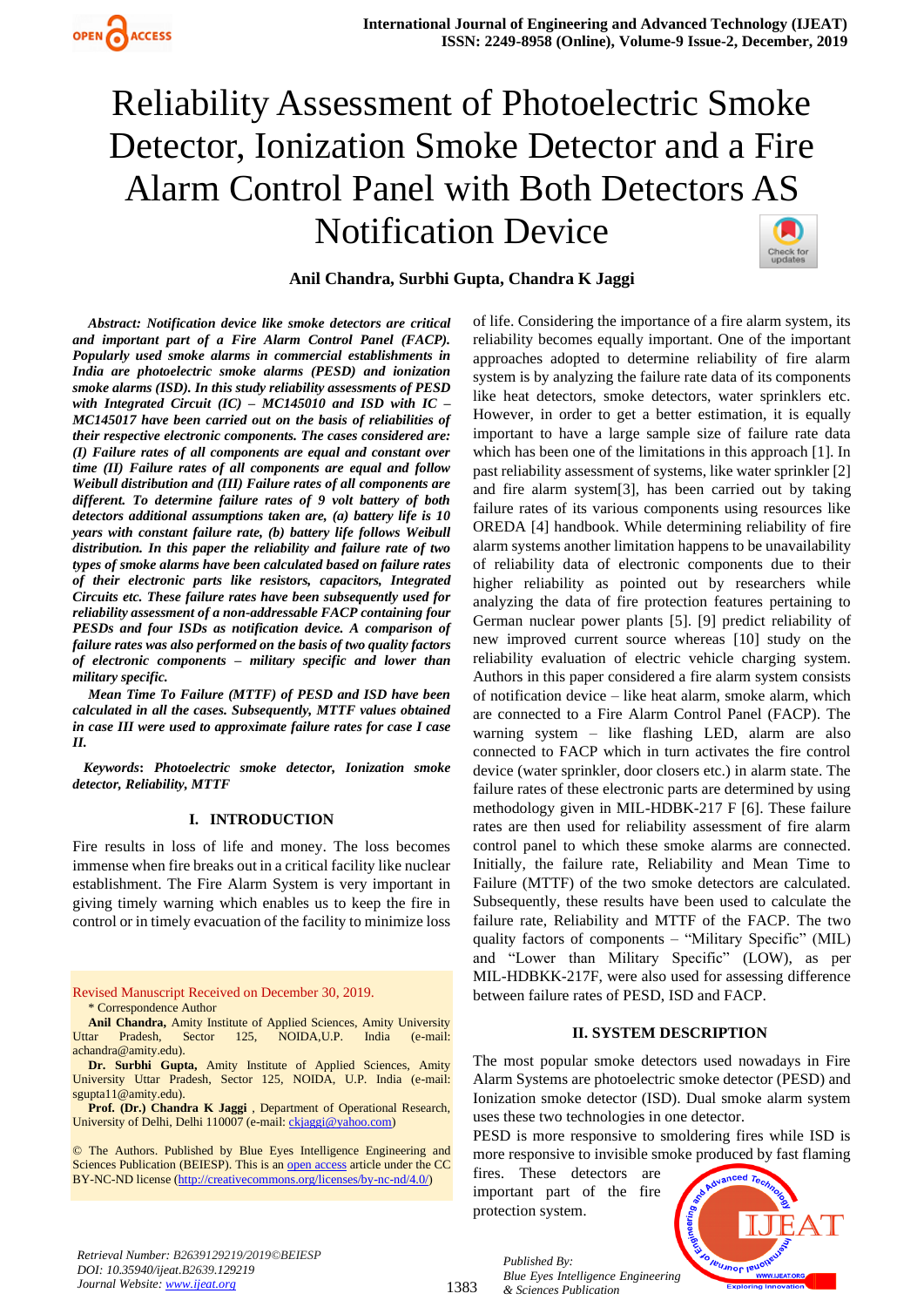The system model discussed in this paper contains a non-addressable Fire Alarm Control Panel (FACP) of a particular zone in which the notification devices connected are smoke detectors (PESD and ISD). A non-addressable fire alarm system is the one which only tells us a zone of possible fire breakout while an addressable fire alarm system tells us exact location of the detector which is in alarm state. Since, installation and maintenance of addressable fire alarm system is expensive as compared to a non-addressable fire alarm system, the commercial establishments in India prefer to use the latter.

## **PHOTOELECTRIC SMOKE DETECTOR (PESD)**

PESD contains an infrared (IR) light emitter and IR detector located at two ends of the detection chamber in such a way that the light beams from IR emitter do not reach the IR detector. When smoke enters the chamber these light beams are scattered and some of which reaches the IR detector thereby putting the circuit in alarm state [12]. The system configuration and component details are given in Fig. 1 and Table I respectively.



**Fig. 1. System Configuration - PESD.**

| <b>TABLEI</b>                       |
|-------------------------------------|
| <b>DETAILS OF COMPONENTS - PESD</b> |

| <b>State</b>                              | Component<br>Name               | Hardware<br>Details                                                                                                                                            | Function                                                             | Failures/10 <sup>6</sup><br>Hours                                                                                  |
|-------------------------------------------|---------------------------------|----------------------------------------------------------------------------------------------------------------------------------------------------------------|----------------------------------------------------------------------|--------------------------------------------------------------------------------------------------------------------|
| $\mathbf{\underline{Y}}_1$                | 9-volt<br><b>Battery</b>        | Lithium<br>Manganese<br>Dioxide Battery                                                                                                                        | Powers<br>the<br>circuit                                             | 11.42<br>[Battery life<br>10 years,<br>$=$<br>exponential<br>failure rate ]<br>0.303t<br>(Weibull<br>failure rate) |
| $\mathbf{y}_2$                            | Strobe<br>Circuit               | 8.2k resistor,<br>$15 \text{ k}$<br>resistor,<br>4.7k<br>resistor<br>variable<br>capacitor (1 to<br>$22\mu F$                                                  | Regulates<br>voltage<br>in<br>circuit                                | 0.762                                                                                                              |
| ¥3                                        | Diode                           | Reverse<br>polarity<br>protection<br>diode                                                                                                                     | Reverse<br>polarity<br>protection                                    | 0.134                                                                                                              |
| $\mathbf{\mathbf{\mathbf{\mathbf{Y}}_4}}$ | Capacitor                       | 0.07<br>$\mu$ F<br>capacitor                                                                                                                                   | Regulates<br>gain settings<br>for Push To<br>Test<br>(PTT)<br>Switch | 0.036                                                                                                              |
| ¥,                                        | PTT Switch                      | Test<br>Push<br>to<br>Switch (PTT)                                                                                                                             | Test<br>the<br>circuit                                               | 0.12                                                                                                               |
| $\mathbf{F}$                              | Detection<br>Chamber<br>Circuit | IR detector, IR<br>emitter,<br>250k<br>resistor,<br>1k<br>resistor.<br>a<br>variable resistor<br>$(4.7)$ to<br>$22k$ ).<br>NPN transistor<br>and<br>$100\mu F$ | To<br>detect<br>of<br>presence<br>smoke                              | 1.968                                                                                                              |

|                   |                         | capacitor                                              |                                                                                    |       |
|-------------------|-------------------------|--------------------------------------------------------|------------------------------------------------------------------------------------|-------|
| ¥7                | Capacitor &<br>Resistor | 4700<br>pF<br>and<br>capacitor<br>$560\Omega$ resistor | <b>Determines</b><br>the gain on<br>the detector<br>except during<br><b>PTT</b>    | 0.061 |
| ¥g                | Integrated<br>Circuit   | IC.<br>MC145010                                        | Activates<br>alarm<br>$\alpha$<br>keeps circuit<br>in non-alarm<br>state           | 0.112 |
| ¥9                | Oscillating<br>Circuit  | $100M\Omega$ resistor<br>1500pF<br>and<br>capacitor    | Oscillates to<br>alarm or non<br>alarm state as<br>per output<br>provided by<br>IС | 0.111 |
| $\mathbf{F}_{10}$ | Normal<br>LED           | <b>LED</b>                                             | Indicates<br>no<br>fire                                                            | 0.033 |
| $\mathbf{F}_{11}$ | Alarm LED<br>& Horn     | LED & Horn                                             | Indicates fire                                                                     | 2.533 |

Ionization Smoke Detector (ISD)

ISD, contains a radioactive element at safe level that ionizes the air inside detection chamber, thus producing a small and constant electric current to flow in the chamber. When smoke enters the chamber, this flow is disturbed thereby disturbing the balance of the current. This disturbance is detected by the circuit thereby resulting it to be switched to alarm state[17]. The system configuration and component details are given in Fig. 2 and Table II respectively.



**TABLE II Details of components - ISD**

| Stat<br>e      | Component<br>Name           | Hardware<br>Details                                        | Function                                                                                                                                                           | Failures/10 <sup>6</sup><br>Hours<br>[Source]                                                                              |
|----------------|-----------------------------|------------------------------------------------------------|--------------------------------------------------------------------------------------------------------------------------------------------------------------------|----------------------------------------------------------------------------------------------------------------------------|
| $f_{1}$        | $9$ -volt<br><b>Battery</b> | Lithium<br>Manganese<br>Dioxide<br>Battery                 | the<br>Powers<br>circuit                                                                                                                                           | 11.42 [Battery<br>life assumed to<br>10 years<br>be<br>exponential<br>failure rate]<br>0.303t<br>(Weibull<br>failure rate) |
| $\mathbf{f}_2$ | <b>Test Circuit</b>         | $0.1 \mu F$<br>capacitor and<br>$1\text{M}\Omega$ resistor | Regulates<br>gain<br>settings for PTT                                                                                                                              | 0.089                                                                                                                      |
| $f_3$          | PTT Switch                  | Push to Test<br>(PTT) Switch                               | Tests the Circuit                                                                                                                                                  | 0.12                                                                                                                       |
| $\mathbf{f}_4$ | Oscillating<br>Capacitor    | $0.1 \mu F$<br>Capacitor                                   | Together with IC<br>it operates with a<br>period<br>of<br>approx. 1 second<br>and checks for<br>any change in<br>electric<br>current<br>detection<br>of<br>chamber | 0.036                                                                                                                      |



*Retrieval Number: B2639129219/2019©BEIESP DOI: 10.35940/ijeat.B2639.129219 Journal Website[: www.ijeat.org](http://www.ijeat.org/)*

*Published By:*

*& Sciences Publication*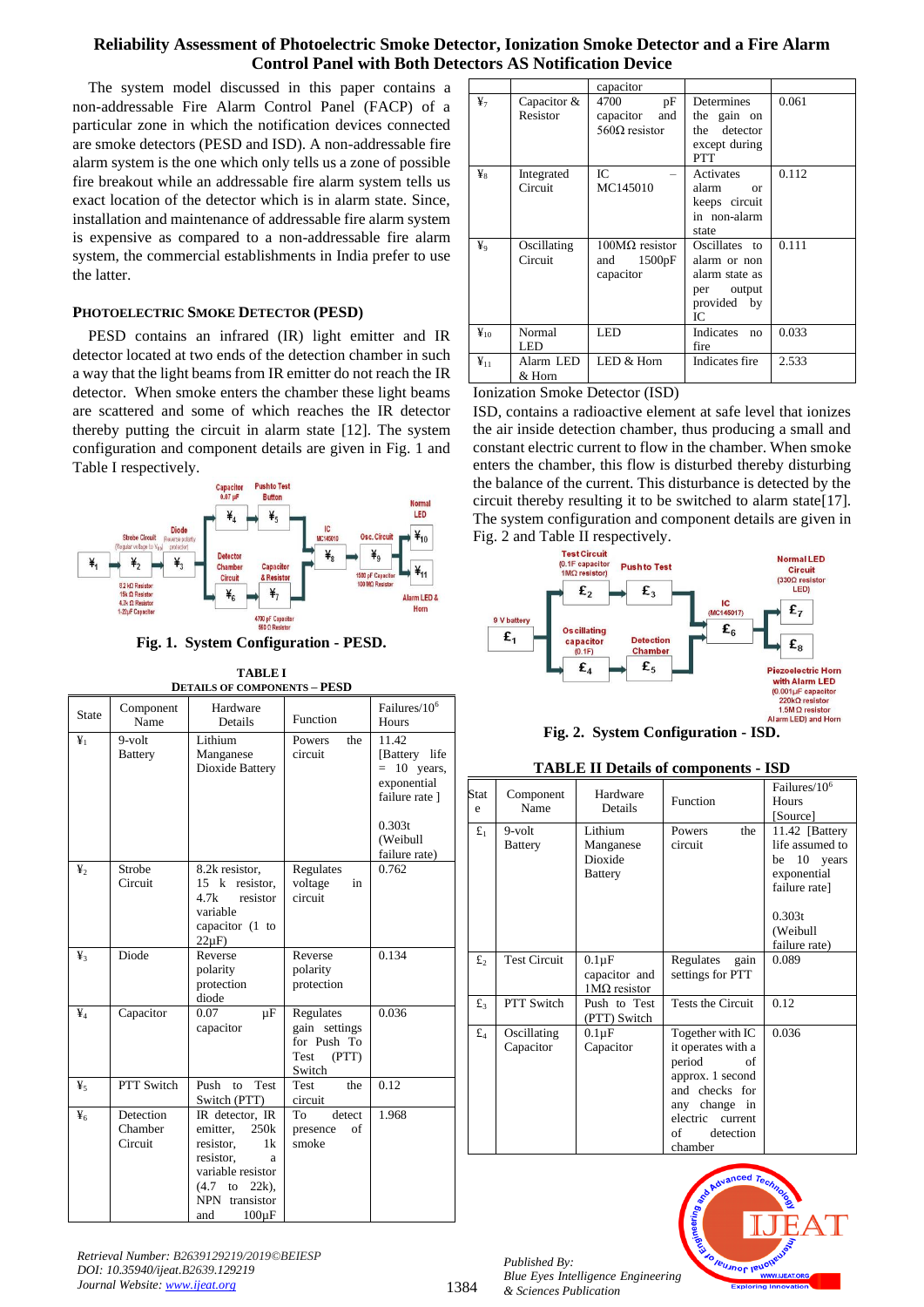

| £5             | Detection<br>Chamber | Contains<br>radioactive<br>element<br>Americium<br>8.2<br>$M\Omega$<br>resistor | To<br>detect<br>οf<br>presence<br>smoke | 0.127 |
|----------------|----------------------|---------------------------------------------------------------------------------|-----------------------------------------|-------|
| f <sub>6</sub> | Integrated           | IC                                                                              | Activates<br>the                        | 0.112 |
|                | Circuit              | MC145017                                                                        | alarm when PTT                          |       |
|                |                      |                                                                                 | is activated or                         |       |
|                |                      |                                                                                 | when detection                          |       |
|                |                      |                                                                                 | chamber circuit                         |       |
|                |                      |                                                                                 | detects<br>smoke,                       |       |
|                |                      |                                                                                 | otherwise keeps                         |       |
|                |                      |                                                                                 | the detector in<br>normal state         |       |
| $\mathbf{f}_7$ | Normal               | $330\Omega$ resistor                                                            | Indicates no fire                       | 0.066 |
|                | <b>LED</b> Circuit   | and LED                                                                         |                                         |       |
| $f_8$          | Horn Circuit         | $0.001\mu F$                                                                    | <b>Indicates Fire</b>                   | 2.65  |
|                | with Alarm           | capacitor,                                                                      |                                         |       |
|                | LED                  | $220k\Omega$ , 1.5                                                              |                                         |       |
|                |                      | $M\Omega$ resistors,                                                            |                                         |       |
|                |                      | LED<br>and                                                                      |                                         |       |
|                |                      | Horn                                                                            |                                         |       |

NON ADDRESSABLE FIRE ALARM CONTROL PANEL (FACP)

The System configuration and details of components are given in Figure 3 and Table III respectively.

## NON ADDRESSABLE FIRE ALARM CONTROL PANEL (FACP)

The System configuration and details of components are given in Figure 3 and Table III respectively.





 **TABLE III DETAILS OF COMPONENTS - FACP**

| State          | Component<br>Name                           | Hardware<br>Details                                      | Function                                                                                                                               | Failures/10 <sup>6</sup><br>Hours                 |
|----------------|---------------------------------------------|----------------------------------------------------------|----------------------------------------------------------------------------------------------------------------------------------------|---------------------------------------------------|
| $X_1$          | Mains<br>Power<br>Supply or<br>24-V Battery | Mains<br>Power<br>Supply and<br>$24-V$<br><b>Battery</b> | <b>Mains</b><br>Power<br>Supply Powers the<br><b>FACP</b><br>Battery Backup in<br>case power supply<br>trips                           | $\Omega$                                          |
| X <sub>2</sub> | Zone 1 IC                                   | Integrated<br>Circuit                                    | Checks<br>notification<br>device whether in<br>normal state<br>$\alpha$ r<br>alarm<br>state<br>or<br>some problem in<br>the connection | 0.131                                             |
| X3             | Notification<br>Device                      | 4 PESD<br>4 ISD                                          | Notifies the FACP<br>in case of Fire                                                                                                   | 98.64<br>10.05<br>13.75<br>(Table II<br>Table IV) |
| X <sub>4</sub> | End of Line<br>Resistor<br>(EoLR)           | Resistor<br>$4.7k\Omega$                                 | Checks the circuit<br>for any problem in<br>notification<br>device                                                                     | 0.033                                             |
| X <sub>5</sub> | Relay<br>Switch                             | Relay<br>Switch                                          | <b>Remains</b><br>in<br>"Normal" State if<br>smoke<br>is<br>no<br>detected<br>by<br>notification                                       | 6                                                 |

*Retrieval Number: B2639129219/2019©BEIESP DOI: 10.35940/ijeat.B2639.129219 Journal Website[: www.ijeat.org](http://www.ijeat.org/)*

|                |                     |                  | device or<br>no<br>connection<br>problem<br>is.<br>detected by EoLR.<br>Connects<br>to<br>"Alarm LED and<br>Horn" in case<br>smoke is detected<br>by notification<br>device<br>Connects<br>to<br>"Problem LED" in<br>case EoLR detects<br>short circuit |       |
|----------------|---------------------|------------------|---------------------------------------------------------------------------------------------------------------------------------------------------------------------------------------------------------------------------------------------------------|-------|
| $X_6$          | Normal LED          | <b>LED</b>       | Indicates no fire,<br>no problem<br>in<br>notification<br>device<br>connections                                                                                                                                                                         | 0.033 |
| $X_7$          | Alarm LED<br>& Horn | LED<br>&<br>Horn | Indicates fire                                                                                                                                                                                                                                          | 2.533 |
| X <sub>8</sub> | Problem<br>LED      | LED              | Indicates<br>short<br>circuit<br>in<br>notification<br>device<br>connections                                                                                                                                                                            | 0.033 |

#### **III ASSUMPTIONS ASSOCIATED WITH EACH MODEL**

#### **A.** General Assumptions:

I. Full working efficiency of each component during initial stage

II.Component states being either good or fail with no repair facility available

III. Statistical independence of failure rates

IV. Arbitrary failure time of all components

V.Supply between any two components of the system being fully reliable

**B.** Additional assumptions when MILHDBK-217F methodology was adopted

VI. The environment conditions were taken as ground fixed (Moderately controlled environment with adequate cooling) VII. The failure rates of components is constant with time, unless specified otherwise

VIII.The quality factor of hardware was assumed to be lower than military specifications, unless specific otherwise

#### **IV METHOD OF RELIABILITY ESTIMATION**

As per the methodology presented in [6] for most electronic components (like resistors, capacitors, switches, LEDs etc.) the failure rate value is calculated by:

 $\lambda = \lambda_B \pi_1 \pi_2 \pi_3 \pi_4 \dots \pi_n$  Failures per 10<sup>6</sup> hours

Where,

 $\lambda$  = component failure rate

 $\lambda_B$ = Base failure rate of the component

 $\pi_i$  = factors like environment, temperature, electrical stress, quality etc.

Whereas, for Integrated Circuits (IC) and Digital Circuits the failure rate  $(\lambda_p)$  is calculated by

 $\lambda_p = (C_1 \pi_T + C_2 \pi_E) \pi_Q \pi_L$  Failures per 10<sup>6</sup> hours where,



1385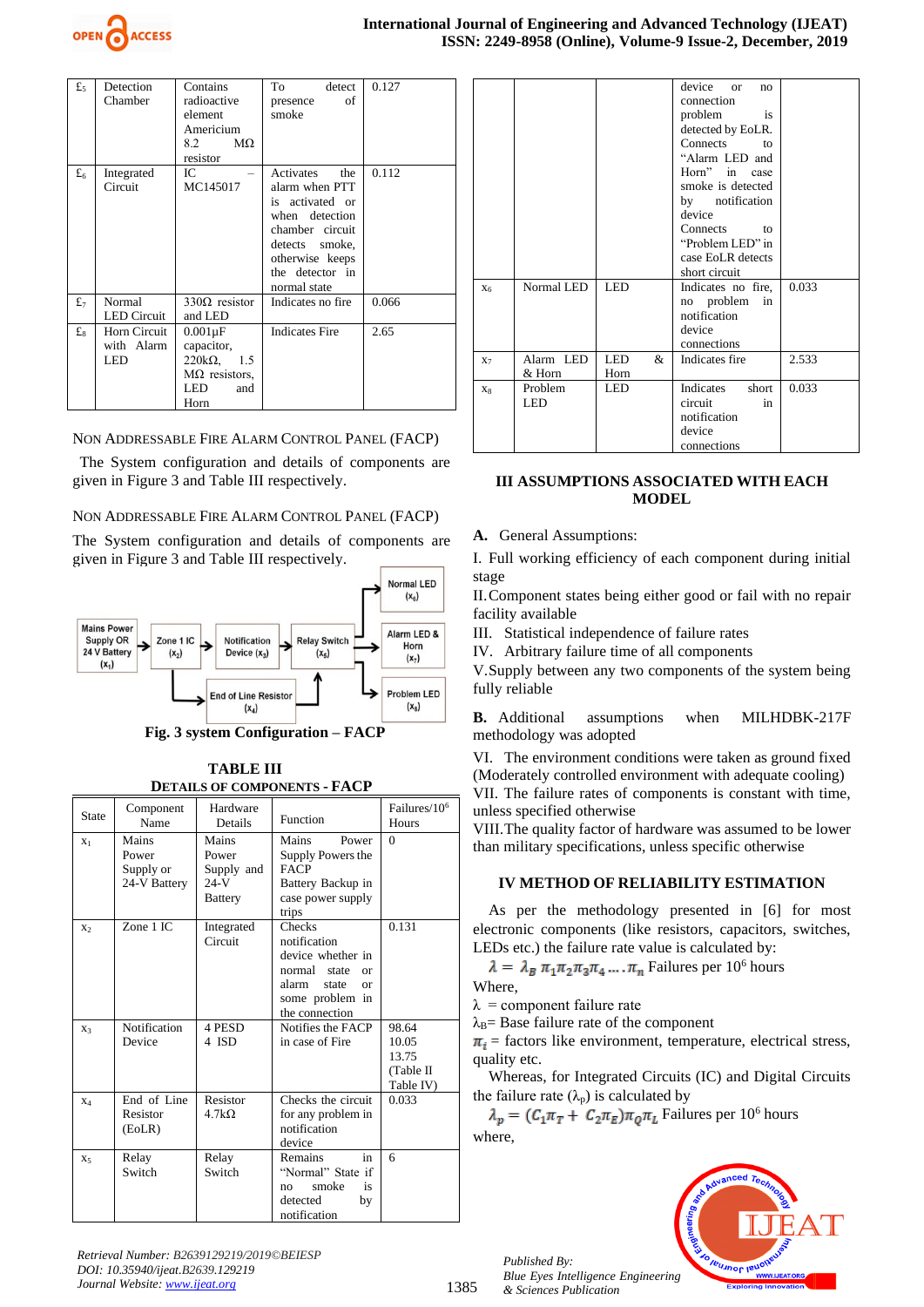$C_1$  = Complexity of IC (Eg., number of transistors)

 $C_2 = IC$  housing

 $\pi_{\tau}$  = temperature conditions

 $\pi_F$  = operational environment

 $\pi_0$  = quality level

It was assumed that failure rate of each electronic component, unless specified otherwise, is constant, Reliability of each component was calculated considering that its hardware are connected in series configuration. The failure rate data of alarm horn used in both the detectors was taken from [11].

A. Reliability assessment of PESD

By using Boolean laws of algebra [13],[14], the logic matrix obtained is: 

$$
F(\Psi_1\Psi_2\Psi_3\Psi_4\Psi_5\Psi_6\Psi_7\Psi_8\Psi_9\Psi_{10}\Psi_{11}) = \begin{vmatrix} \Psi_1\Psi_2\Psi_3\Psi_6\Psi_7\Psi_8\Psi_9\Psi_{10} \\ \Psi_1\Psi_2\Psi_3\Psi_6\Psi_7\Psi_8\Psi_9\Psi_{10} \\ \Psi_1\Psi_2\Psi_3\Psi_6\Psi_7\Psi_8\Psi_9\Psi_{11} \end{vmatrix}
$$

Solving it, we obtain the reliability of the photoelectric smoke detector  $R_{PESD}$  as:

$$
R_{PESD}(t) = R_1 R_2 R_3 R_8 R_9 [R_4 R_5 R_{11} + R_6 R_7 R_{10} + R_6 R_7 R_{11} - R_6 R_7 R_{10} R_{11} - R_4 R_5 R_6 R_7 R_{11}]
$$
  
(1)

Where  $R_i = R_i(t) = Reliability of component  $\Psi_i$ ,  $i = 1$  to 11, at$ *time 't'*

#### *Consider following cases:*

*(I) Failure rate of each component is constant.*

Let a be constant failure rate then  
\n
$$
R_{PESD}(t) = e^{-8at} [3 - e^{-at} - e^{-2at}]
$$
\n(2)

*(II) Failure rate of each component is same and follows Weibull distribution* 

Reliability function of each component as defined below,  $R(t) = e^{-at^p}$ (3)

If the failure rate of each component is 'pa', we get

$$
R_{PESD}(t) = e^{-8at^p} [3 - e^{-at^p} - e^{-2at^p}] \tag{4}
$$

*(III) Failure rate of each component is different*

The calculated failure rates and respective reliabilities of various components are given in Table I. To find failure rate data for 9-volt battery, three additional assumptions were taken for calculating the same.

*Assumption (i): Battery used in detectors has a lifespan of 10 years and a constant failure rate*

The failure rate of 9-volt battery was calculated assuming 10 years battery life and constant failure rate as given in Table I. Substituting the reliability values of each component, in eq. (1), reliability of the system was assessed and results are given in Table IV.

*Assumption (ii): Battery used in detectors has lifespan which follows Weibull Distribution and parameters have been taken from previously conducted study* 

[15]conducted a study on the lifespan distribution of 9-volt battery (Alkaline square F77) used in smoke detectors, on the basis of data from twenty years of battery consumption and disposal in Sweden, and the lifespan distribution was found to follow a Weibull distribution with shape parameter 1.96 and scale parameter 8.11387. For simplicity, assuming shape parameter as 2 and scale parameter as 8.114, the calculated failure rate of battery is given in Table I. Calculating reliability function of components from failure rates given in Table I and

Substituting the same in eq.1, Reliability of the system was assessed and results are given in Table IV.

*Assumption (iii): Battery lifespan follows Weibull Distribution, as per assumption (ii) above but the Test Circuit is not regularly used*

The Test Circuit ( $\frac{1}{4}$  and  $\frac{1}{5}$ ) is meant for checking whether the detector is in working condition. Assuming that the test circuit is not used regularly, reliability of system [1] reduces to:

$$
R_{PESD} = R_1 R_2 R_3 R_8 R_9 [R_{10} + R_{11} - R_{10} R_{11}] \tag{5}
$$

**TABLE IV RELIABILITY ASSESSMENT OF PESD**

| Assumption                                                                                      | Reliability<br>$R_{p\bar{e}s\rho}(t)$ | Failure<br>per $106$<br>Hours<br>$(\lambda_{PESD})$ | $MTTF_{p_{END}}$ |
|-------------------------------------------------------------------------------------------------|---------------------------------------|-----------------------------------------------------|------------------|
| Battery Lifespan 10 years<br>with constant failure rate                                         | 89.2%                                 | 13.05                                               | 8.74 years       |
| Battery Lifespan follows<br>Weibull Distribution                                                | 97.91%                                | 2.41                                                | 47.4 years       |
| Battery Lifespan follows<br><b>Weibull Distribution</b><br>& Test Circuit not regularly<br>used | 97.32%                                | 3.1                                                 | 36.81<br>years   |

#### **C.** *Reliability Assessment - ISD*

By using Boolean laws of algebra [13], [14], the logic matrix obtained is:

$$
F\left(\pounds_1 \pounds_2 \pounds_3 \pounds_4 \pounds_5 \pounds_6 \pounds_7 \pounds_8\right) = \begin{vmatrix} \pounds_1 \pounds_2 \pounds_3 \pounds_6 \pounds_8\\ \pounds_1 \pounds_4 \pounds_5 \pounds_6 \pounds_7\\ \pounds_1 \pounds_4 \pounds_5 \pounds_6 \pounds_8 \end{vmatrix}
$$

Solving it, we obtain the reliability of the photoelectric smoke detector  $R_{\text{ISD}}$  as:

$$
R_{ISD}(t) = r_1 r_6 [r_2 r_3 r_8 + r_4 r_5 r_7 + r_4 r_5 r_8 - r_4 r_5 r_7 r_8 - r_2 r_3 r_4 r_5 r_8]
$$
  
(6)

Where  $r_i = r_i(t) = Reliability of component  $\mathcal{L}_i$ ,  $j = l$  to 8, at$ *time 't'* Consider following cases:

*(I) Failure rate of each component is constant* 

$$
R_{ISD}(t) = e^{-5at} [3 - e^{-at} - e^{-2at}] \tag{7}
$$

*(II) Failure rate of each component is same and follows Weibull distribution with Reliability function of each component as defined in equation (3)*



*Retrieval Number: B2639129219/2019©BEIESP DOI: 10.35940/ijeat.B2639.129219 Journal Website[: www.ijeat.org](http://www.ijeat.org/)*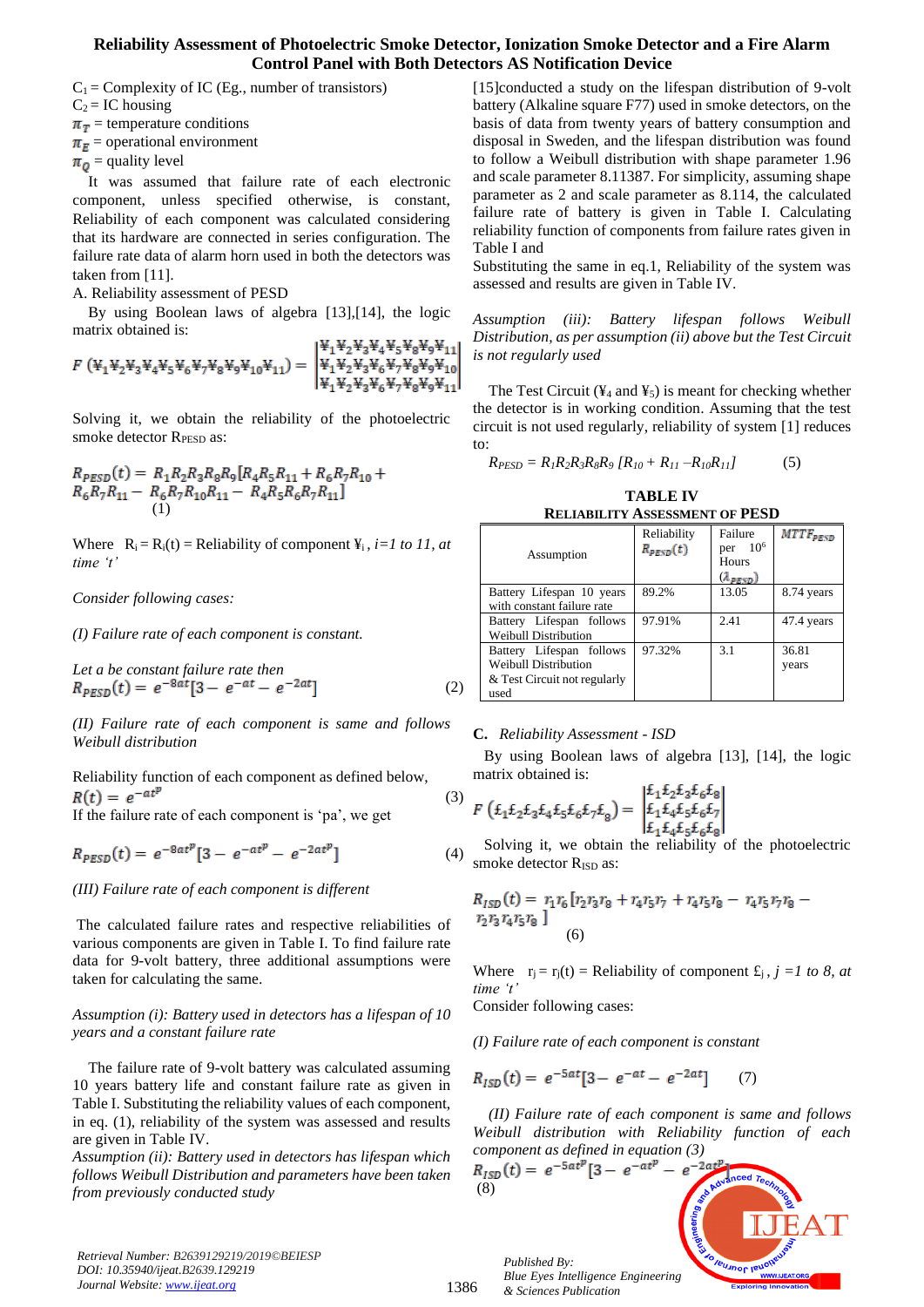

Calculating reliability function of components from failure rates given in Table I and substituting the same in eq. (8), Reliability of the system was assessed and results are given in Table II.

| <b>TABLE V</b>                       |  |  |  |
|--------------------------------------|--|--|--|
| <b>RELIABILITY ASSESSMENT OF ISD</b> |  |  |  |

| Assumption                            | Reliability<br>$R_{ISD}(t)$ | Failure<br>$10^{6}$<br>per<br>Hours<br>$(\lambda_{ISD})$ | $MTTF_{lSD}$ |
|---------------------------------------|-----------------------------|----------------------------------------------------------|--------------|
| Battery Lifespan 10 years with        | 90.34%                      | 11.60                                                    | 9.83         |
| constant failure rate                 |                             |                                                          | vears        |
| follows<br>Lifespan<br><b>Battery</b> | 99.72%                      | 0.32                                                     | 347 years    |
| <b>Weibull Distribution</b>           |                             |                                                          |              |
| follows<br>Lifespan<br><b>Battery</b> | 99.71%                      | 0.33                                                     | 345 years    |
| Weibull Distribution &Test            |                             |                                                          |              |
| Circuit not regularly used            |                             |                                                          |              |

#### *A. Reliability Assessment - FACP*

By using Boolean laws of algebra [13], [14], the logic matrix obtained is:

$$
F(x_1x_2x_3x_4x_5x_6x_7x_8) = \begin{vmatrix} x_1x_2x_3x_5x_6 \ x_1x_2x_3x_5x_7 \ x_1x_2x_4x_5x_6 \ x_1x_2x_4x_5x_8 \end{vmatrix}
$$

Solving it, we obtain the reliability of the FACP as:<br> $R_{FACP}(t) = \eta_1 \eta_2 \eta_5 [\eta_3 \eta_6 + \eta_3 \eta_7 + \eta_4 \eta_6 + \eta_4 \eta_8 \eta_3\eta_6\eta_7-\eta_3\eta_4\eta_6-\eta_4\eta_6\eta_8-\eta_3\eta_4\eta_7\eta_8+$  $\eta_3 \eta_4 \eta_6 \eta_7 \eta_8$ ](9)

where  $\eta_k(t) =$  Reliability of component  $x_k$ ,  $k=1$  to 8, at *time 't'*

*Consider following cases:*

(I) Failure rate of each component is constant.  
\n
$$
R_{FACP}(t) = e^{-5at}[4 - 3e^{-at} - e^{-2at} + e^{-3at}]
$$
\n(10)

*(II) Failure rate of each component is same and follows Weibull distribution with Reliability function of each component as defined in equation (3)*

(11) *(III) Failure rate of each component is different and calculated as per Methodology given in MIL-HDBK-217F*

The failure rates of components under states  $x_2$ ,  $x_3$ ,  $x_4$ ,  $x_5$ ,  $x_6$ , x7, and x<sup>8</sup> were calculated as per methodology of reliability estimation using MIL-HDBK-217F, as explained earlier. The calculated failure rates and respective reliabilities of various components are given in Table V. The additional three assumptions pertaining to both detectors (PESD and ISD) viz., a constant battery lifespan of 10 years, battery lifespan following Weibull distribution [15] and tests circuits of PESD and ISD are not regularly used, were also considered. The results are shown in Table VI.

| <b>TABLE VI</b>                       |
|---------------------------------------|
| <b>RELIABILITY ASSESSMENT OF FACP</b> |

| Assumption                      | Reliability<br>$R_{\text{FACP}}(t)$ | Failure<br>per $106$<br>Hours<br>$(\lambda_{\text{FACP}})$ | $MTTF_{FACP}$ |
|---------------------------------|-------------------------------------|------------------------------------------------------------|---------------|
| Battery Lifespan of PESD and    | 94.75%                              | 6.16                                                       | 18.5 years    |
| ISD is 10 years with constant   |                                     |                                                            |               |
| failure rates                   |                                     |                                                            |               |
| Battery Lifespan of PESD and    | 94.76%                              | 6.15                                                       | 18.5 years    |
| follows<br>Weibull<br>ISD       |                                     |                                                            |               |
| Distribution                    |                                     |                                                            |               |
| Battery Lifespan of PESD and    | 94.75%                              | 6.16                                                       | 18.5 years    |
| follows<br>Weibull<br>ISD —     |                                     |                                                            |               |
| Distribution & Test Circuits of |                                     |                                                            |               |

| Retrieval Number: B2639129219/2019©BEIESP |
|-------------------------------------------|
| DOI: 10.35940/ijeat.B2639.129219          |
| Journal Website: www.ijeat.org            |

| PESD -         | and | <b>ISD</b> | are | not |  |  |
|----------------|-----|------------|-----|-----|--|--|
| regularly used |     |            |     |     |  |  |

RELIABILITY OF PESD, ISD AND FACP WITH INCREASE IN TIME (CONSTANT V/S WEIBULL FAILURE RATE)

A comparison between reliabilities of PESD, assuming its failure rate as 13.05 failures per 10<sup>6</sup> hours to follow constant v/s Weibull failure rates is shown in Figure 4. The similar comparisons between reliabilities of ionization smoke detector (assumed failure rate = 11.6 failures per  $10^6$  hours) and FACP (assumed failure rate  $= 6.16$  failures per 10<sup>6</sup> hours) are shown in Figure 5 and Figure 6 respectively.



**Fig. 4. Reliability of PESD with increase in time, Constant v/s Weibull failure rate distributions [λPESD = 13.05, p = 2 & 3]**



**Fig. 5. Reliability of ISD with increase in time, Constant v/s** Weibull failure rate distributions  $[\lambda_{\text{ISD}} = 11.6, p = 2 \&$ **3]**



*Published By: Blue Eyes Intelligence Engineering & Sciences Publication* 

1387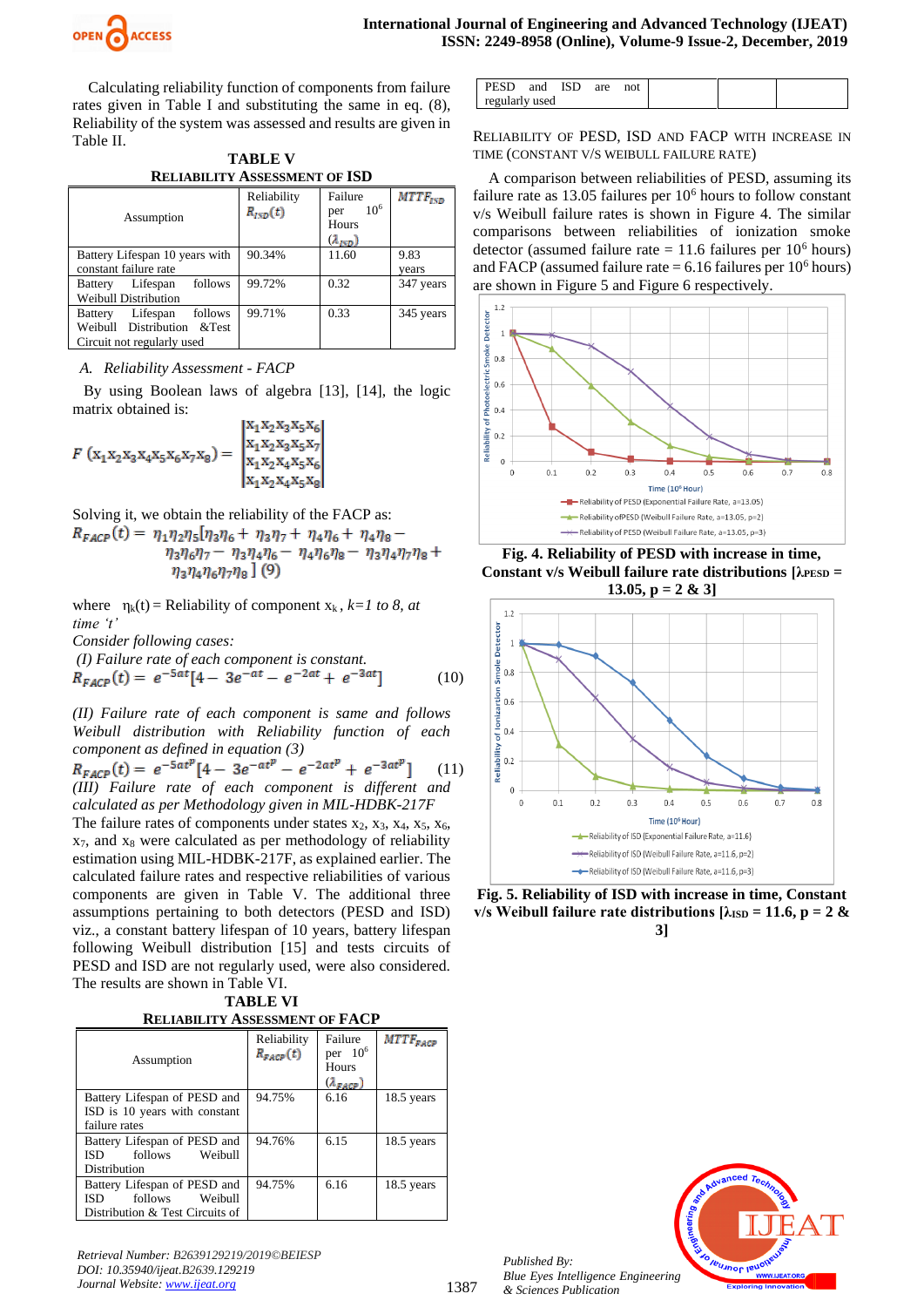

**Fig. 6. Reliability of FACP with increase in time, Constant v/s Weibull failure rate distributions**  $[\lambda_{\text{FACP}} = 6.16, p = 2 \& 3]$ 

The MTTFs of PESD, ISD and FACP with increase in failure rate

Now consider the cases, in which it is assumed that each component of the system  $(\mathbf{\ddot{x}}_i, i=1 \text{ to } 11, \mathbf{\dot{x}}_i, j=1 \text{ to } 8, \mathbf{X}_k, k=1)$ *to 8*), whether PESD, ISD, or FACP, has constant failure rate 'a' and in Weibull distribution it has failure rate failure rate 'pa', for p=2 the respective MTTFs were calculated, with increase in failure rate for:

$$
MTTF_{PESD} = 44/360a \tag{12}
$$

$$
MTTF_{PESD} = \frac{1(1+1/p)}{p_a^{1/p}} \left[ \frac{s}{g^{1/p}} - \frac{1}{g^{1/p}} - \frac{1}{10^{1/p}} \right] \tag{13}
$$

For p = 2, 
$$
MTTF_{PESD} = \frac{0.411(1.3)}{3a^{1/2}}
$$
 (14)  
  $MTTF_{ISD} = 61/210a$  (15)

$$
MTTF_{ISD} = \frac{\Gamma(1+1/p)}{pa^{\frac{1}{p}}}\left[\frac{3}{5^{1/p}} - \frac{1}{6^{1/p}} - \frac{1}{7^{1/p}}\right]
$$
(16)

For p = 2, 
$$
MTTF_{ISD} = \frac{0.554 \Gamma(1.5)}{2a^{1/2}}
$$
 (17)

$$
MTTF_{FACP} = 237/840a \tag{19}
$$
\n
$$
MTTF_{FACP} = \frac{\Gamma(1+1/p)}{17} \left[ \frac{4}{-1/2} - \frac{3}{-1/2} - \frac{1}{-1/2} + \frac{1}{-1/2} \right] \tag{20}
$$

For p = 2, 
$$
MTTF_{FACP} = \frac{0.537 \Gamma(1.5)}{2a^{1/2}}
$$
 (20)  
\n(21)

The comparisons of MTTF under constant and Weibull failure rate are shown in Table VII (PESD), Table VIII (ISD) & Table IX (FACP) respectively.

#### **Table VII MTTF OF PESD WITH INCREASE IN FAILURE RATE, CONSTANT V/S WEIBULL FAILURE RATE DISTRIBUTIONS**

| <b>Failure Rate</b>      | MTTF <sub>PESD</sub> (in Years) |                    |  |  |  |
|--------------------------|---------------------------------|--------------------|--|--|--|
| per 10 <sup>6</sup> hour | Constant                        | Weibull<br>Failure |  |  |  |
|                          | <b>Failure Rate</b>             | Rate $(p=2)$       |  |  |  |
| 0.5                      | 27.9                            | 41.69              |  |  |  |
|                          | 13.95                           | 29.48              |  |  |  |
| 1.5                      | 9.3                             | 24.07              |  |  |  |
| 1.597                    | 8.74                            |                    |  |  |  |
| $\overline{c}$           | 6.98                            | 20.85              |  |  |  |
| 2.5                      | 5.58                            | 18.65              |  |  |  |
| 3                        | 4.65                            | 17.02              |  |  |  |
| 3.5                      | 3.99                            | 15.76              |  |  |  |
|                          | 3.49                            | 14.74              |  |  |  |
|                          |                                 |                    |  |  |  |
|                          |                                 |                    |  |  |  |

**11.35 - 8.75**

**TABLE VIII MTTF OF ISD WITH INCREASE IN FAILURE RATE, CONSTANT V/S WEIBULL FAILURE RATE DISTRIBUTIONS**

| <b>Failure Rate</b> | $MTTFISD$ (in Years) |                    |  |  |  |
|---------------------|----------------------|--------------------|--|--|--|
| per $106$ hour      | Constant             | Weibull<br>Failure |  |  |  |
|                     | <b>Failure Rate</b>  | Rate $(p=2)$       |  |  |  |
| 0.5                 | 66.32                | 56.05              |  |  |  |
|                     | 33.16                | 39.63              |  |  |  |
| 1.5                 | 22.11                | 32.36              |  |  |  |
| 2                   | 16.58                | 28.02              |  |  |  |
| 2.5                 | 13.26                | 25.06              |  |  |  |
| 3                   | 11.05                | 22.88              |  |  |  |
| 3.375               | 9.83                 |                    |  |  |  |
| 3.5                 | 21.18<br>9.47        |                    |  |  |  |
| 4                   | 8.29                 | 19.82              |  |  |  |
|                     |                      |                    |  |  |  |
|                     |                      |                    |  |  |  |
| 16.25               | 9.83                 |                    |  |  |  |

#### **TABLE IX**

**MTTF OF FACP WITH INCREASE IN FAILURE RATE, CONSTANT V/S WEIBULL FAILURE RATE DISTRIBUTIONS**

| <b>Failure Rate</b><br>per $106$ hour | $MTTFFACP$ (in Years) |                    |  |  |  |
|---------------------------------------|-----------------------|--------------------|--|--|--|
|                                       | Constant              | Failure<br>Weibull |  |  |  |
|                                       | <b>Failure Rate</b>   | Rate $(p=2)$       |  |  |  |
| 0.5                                   | 64.42                 | 38.84              |  |  |  |
|                                       | 32.21                 | 27.47              |  |  |  |
| 1.5                                   | 21.47                 | 22.43              |  |  |  |
| 1.74                                  | 18.51                 |                    |  |  |  |
| 2                                     | 16.1                  | 19.42              |  |  |  |
| 2.5                                   | 12.88                 | 17.37              |  |  |  |
| $2.2\,$                               |                       | 18.52              |  |  |  |
| 3                                     | 10.74                 | 15.86              |  |  |  |
|                                       | 9.2                   | 14.68              |  |  |  |

#### **TABLE X FAILURE RATES (PER 10<sup>6</sup> HOURS) OF PESD, ISD AND FACP**

**COMPONENTS QUALITY FACTORS - "MILITARY SPECIFIC"(MIL) AND "LOWER THAN MILITARY SPECIFIC"(LOW)**

| Assumptions               |                | <b>Detectors Battery</b> | Detector       |              | Detector Battery    |         |
|---------------------------|----------------|--------------------------|----------------|--------------|---------------------|---------|
|                           |                | Life is 10 years         |                | Battery Life | Life                | Follows |
|                           | <b>Follows</b> |                          | <b>Follows</b> |              | Weibull             |         |
|                           | Exponential    |                          | Weibull        |              | Distribution.       |         |
|                           | Distribution   |                          | Distribution   |              | Test Circuit is not |         |
|                           |                |                          |                |              | used                |         |
| Ouality $\rightarrow$     | MIL.           | LOW                      | MIL.           | LO           | MIL.                | LOW     |
| System $\downarrow$       |                |                          |                | W            |                     |         |
| $\lambda$ PESD =          | 12.34          | 13.05                    | 0.93           | 2.41         | 0.98                | 3.1     |
| $\lambda$ ISD =           | 11.50          | 11.60                    | 0.09           | 0.32         | 0.09                | 0.33    |
| $\lambda_{\text{FACP}} =$ | 6.03           | 6.16                     | 6.03           | 6.15         | 6.03                | 6.16    |

#### **V SUMMARY AND CONCLUSION**

The reliability of PESD was found to be ranging from 89.2% to 97.32% under various assumptions mentioned in Table IV. The reliability of ISD was found to be higher, ranging from 90.34% to 99.71% under similar assumptions (Table V). Whereas reliability of FACP remains unaffected by these variations in reliability of notification device, which may be attributed to presence of end line Resistor in the circuit. These comparisons indicates that when we apply constant failure rate reliabilities of PESD, ISD and FACP drops significantly with respect to time.

*Published By: Blue Eyes Intelligence Engineering & Sciences Publication* 



*Retrieval Number: B2639129219/2019©BEIESP DOI: 10.35940/ijeat.B2639.129219 Journal Website[: www.ijeat.org](http://www.ijeat.org/)*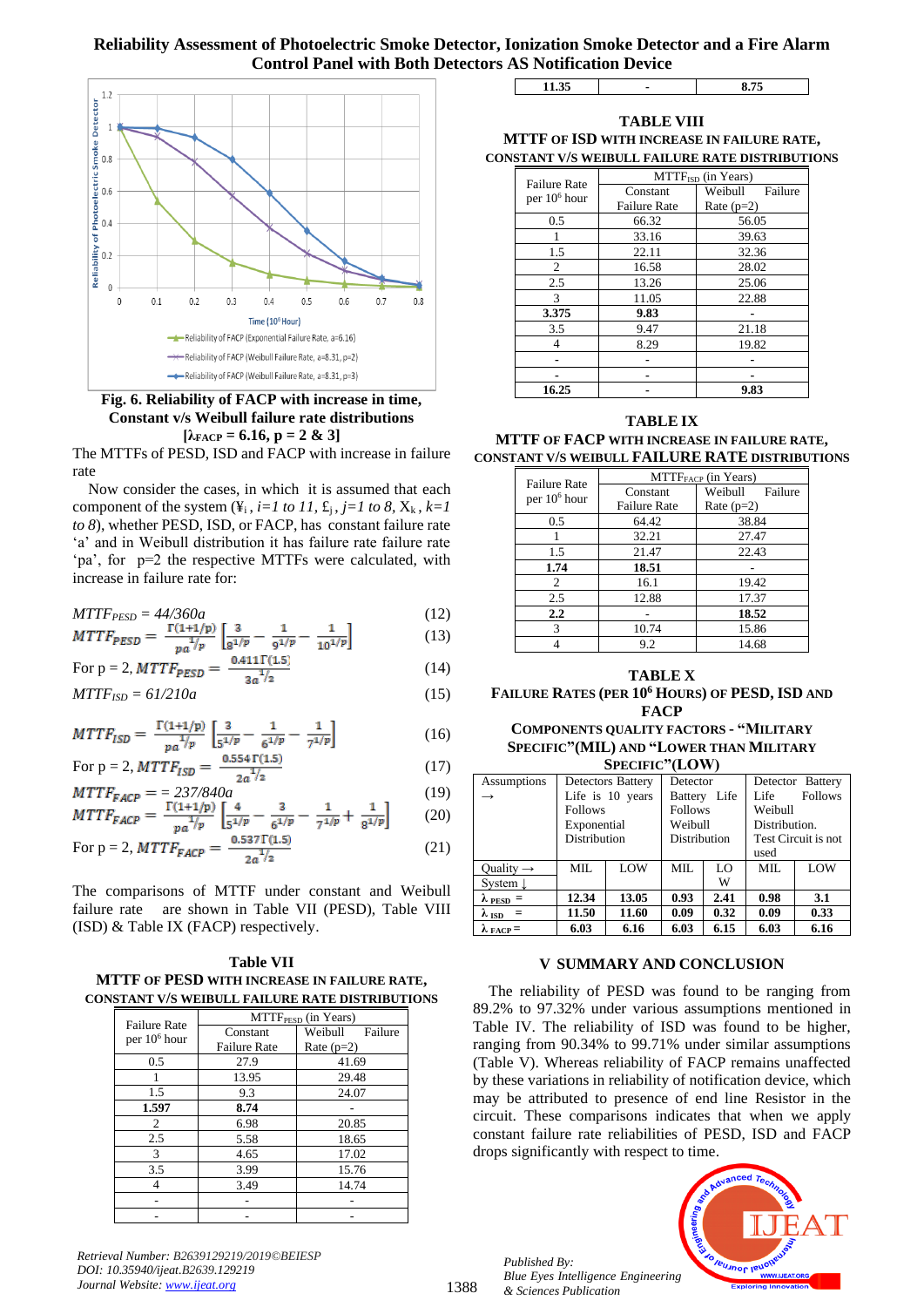

Whereas in weibull distribution reliability of all three system is comparatively consistent with respect to time.

The failure rate (failures per  $10<sup>6</sup>$  hours) for PESD was ranging from 0.98 to 12.34 while that of ISD was found to be lower, ranging from 0.09 to 11.50 under assumptions as mentioned in Table X.

The failure rate for PESD, considering battery life to be Weibull distributed was 2.41 with test circuit and was 3.1 failures per  $10<sup>6</sup>$  hours without test circuit. It is consistent with the failure rate data of PESD given in OREDA handbook .

PESD and ISD are parts of the notification device component of FACP. However, different values of their failure rates as given in Table II, IV does not adversely affect failure rate and reliability of FACP (Table VI  $& X$ ). It may be attributed to presence of End of Line Resistor component of FACP (Table V) that regularly checks the circuit for problems in notification device.

 A comparison between failure rates of PESD, ISD and FACP, calculated on the basis of two quality factors of electronic components – military specific and lower than military specific (Table X) shows that lower quality factor results in considerable increase in failure rates of PESD as compared to ISD and FACP.

Assuming average battery lifespan to be 10 years with constant failure rate, the MTTF of both the fire detectors comes out to be between 8.74 years to 9.83 years (Table III and Table VIII)

Considering MTTF values of PESD, ISD and FACP to be 8.74 years, 9.83 years and 18.51 years respectively and using Table VII, VIII, IX viz., the comparison tables of MTTFs of PESD, ISD and FACP with increase in failure rate, it can be assessed that:

(i) MTTF of PESD is 8.74 years if its each component  $(\mathbf{F}_i, \mathbf{F}_j)$ *i=1 to 11*) has constant failure rate 1.597 and 11.35 with Weibull failure rate distribution

(ii) MTTF value of ISD is 9.83 years if its each component  $(\textbf{f}_i, j=1 \text{ to } 8)$ , has constant failure rate 3.375 and 16.25 with Weibull failure rate distribution

(iii) MTTF value of FACP is 18.51 years if its each component  $(x_k, k=1 \text{ to } 8)$  has constant failure rate 1.74 and 2.2 with Weibull failure rate distribution.

which is consistent with the requirements of National Fire Protection Association, USA [18] to replace smoke alarms at least every 10 years.

#### **REFERENCES**

- 1. R.W. Bukowski, E.K. Budnick and C.F. Schemel, "Estimates of the Operational Reliability of Fire Protection Systems." in Conference on Fire Research and Engineering (ICFRE3) Proceedings. Natinal Institute of Standards and Technology, International Association of Fire Safety Science (IAFSS), Chicago. 1999, pp. 87-98.
- 2. N.K. Fong, "Reliability study on sprinkler system to be installed in Old high-rise buildings". International Journal on Engineering Performance-Based Fire Codes, vol. 2, no. 2, pp. 61-67, 2000
- 3. Y. Chen, "Reliability Analysis of a Fire Alarm System". Procedia Engineering vol. 24, pp. 731 – 736, 2011
- 4. OREDA, "OREDA Reliability Data". OREDA Participants, Available from: Det Norske Veritas, NO 1322 Høvik, Norway, 4rd edition, 2002
- 5. B. Forell, J. Peschke, S. Einarsson, M. Röwekamp. "Technical reliability of active fire protection features – generic database derived from German nuclear power plants". Reliability Engineering and System Safety. vol. 145, pp. 277-286, Sept. 2015
- 6. MILHDBK-217F "Military Handbook Reliability Prediction of Electronic Equipment", US Department of Defence, USA, Dec.1991<br>P. I.all. "Tutorial: Temperature as an input t
- 7. P. Lall, "Tutorial: Temperature as an input to Microelectronics-Reliability Models". IEEE Transactions on Reliability. vol. 45, no. 1, pp. 3-9, March 1996
- 8. E. De Francesco, R. De Francesco and E. Petritoli, "Obsolescence of the MIL-HDBK-217: A critical review," IEEE International Workshop on Metrology for AeroSpace (MetroAeroSpace), Padua, pp. 282-286, 2017
- 9. K. C. Potdukhe, A. P. Munshi and A. A. Munshi, "Reliability prediction of new improved current source inverter (CSI) topology for transformer-less grid connected solar system," IEEE Power, Communication and Information Technology Conference (PCITC), Bhubaneswar, 2015, pp. 373-378, 2015
- 10. R.W. Bukowski, E.K. Budnick and C.F. Schemel, "Estimates of the Operational Reliability of Fire Protection Systems." in Conference on Fire Research and Engineering (ICFRE3) Proceedings. Natinal Institute of Standards and Technology, International Association of Fire Safety Science (IAFSS), Chicago. 1999, pp. 87-98.
- 11. N.K. Fong, "Reliability study on sprinkler system to be installed in Old high-rise buildings". International Journal on Engineering Performance-Based Fire Codes, vol. 2, no. 2, pp. 61-67, 2000
- 12. Y. Chen, "Reliability Analysis of a Fire Alarm System". Procedia Engineering vol. 24, pp. 731 – 736, 2011
- 13. OREDA, "OREDA Reliability Data". OREDA Participants, Available from: Det Norske Veritas, NO 1322 Høvik, Norway, 4rd edition, 2002
- 14. B. Forell, J. Peschke, S. Einarsson, M. Röwekamp. "Technical reliability of active fire protection features – generic database derived from German nuclear power plants". Reliability Engineering and System Safety. vol. 145, pp. 277-286, Sept. 2015
- 15. MILHDBK-217F "Military Handbook Reliability Prediction of Electronic Equipment", US Department of Defence, USA, Dec.1991
- 16. P. Lall, "Tutorial: Temperature as an input to Microelectronics-Reliability Models". IEEE Transactions on Reliability. vol. 45, no. 1, pp. 3-9, March 1996
- 17. E. De Francesco, R. De Francesco and E. Petritoli, "Obsolescence of the MIL-HDBK-217: A critical review," IEEE International Workshop on Metrology for AeroSpace (MetroAeroSpace), Padua, pp. 282-286, 2017
- 18. K. C. Potdukhe, A. P. Munshi and A. A. Munshi, "Reliability prediction of new improved current source inverter (CSI) topology for transformer-less grid connected solar system," IEEE Power, Communication and Information Technology Conference (PCITC), Bhubaneswar, 2015, pp. 373-378, 2015
- 19. M. Ghavami and C. Singh, "Reliability evaluation of electric vehicle charging systems including the impact of repair," IEEE Industry Applications Society Annual Meeting, Cincinnati, OH, 2017, pp. 1-9, 2017
- 20. A.E. Cote, Operation of Fire protection Systems. National Fire Protection Association, Quincy, Massachusett, 2003 pp. 1 – 671
- 21. Photoelectric smoke detector with I/C and I/O. NXP Semiconductors. https://www.nxp.com/docs/en/data-sheet/MC145010.pdf
- 22. P.P. Gupta and R.K. Sharma, "Reliability behaviour of a power plant by boolean function technique under arbitrary failure time distribution". Microelectronics Reliability. vol. 26, no. 5, pp. 815-819, 1986
- 23. Y.V.S Sarma, H.P. Hines, "Reliability Analysis of a Complex System Using Boolean Function Technique." in Beckmann M.J., Gopalan M.N., Subramanian R. (eds) Stochastic Processes and their Applications. Lecture Notes in Economics and Mathematical Systems, vol. 370. Springer, Berlin, Heidelberg, 1991
- 24. Y. Kalmykova, P.E-O. Berg, João Patrício and V Lisovskaja. "Portable battery lifespan and new estimation method for battery collection rate based on a lifespan modeling approach". Resources, Conservation and Recycling. vol. 120, pp. 65-74. 2017
- 25. A. Birolini, Reliability Engineering. Theory and Practice. Third Edition. Springer-Verlag Berlin Heidelberg. 1999, pp. 1 - 495
- 26. Low-Power CMOS Ionization Smoke Detector IC with Temporal Pattern Horn Driver. NXP Semiconductors. https://www.nxp.com/docs/en/data-sheet/MC145017.pdf
- 27. NFPA 72 Code, National Fire Protection Association, USA. [https://www.nfpa.org/News-and-Research/News-and-media/Press-Ro](https://www.nfpa.org/News-and-Research/News-and-media/Press-Room/News-releases/2016/NFPA-announces-2016-FPW-theme) [om/News-releases/2016/NFPA-announces-2016-FPW-theme](https://www.nfpa.org/News-and-Research/News-and-media/Press-Room/News-releases/2016/NFPA-announces-2016-FPW-theme)



*Retrieval Number: B2639129219/2019©BEIESP DOI: 10.35940/ijeat.B2639.129219 Journal Website[: www.ijeat.org](http://www.ijeat.org/)*

*Published By: Blue Eyes Intelligence Engineering & Sciences Publication*